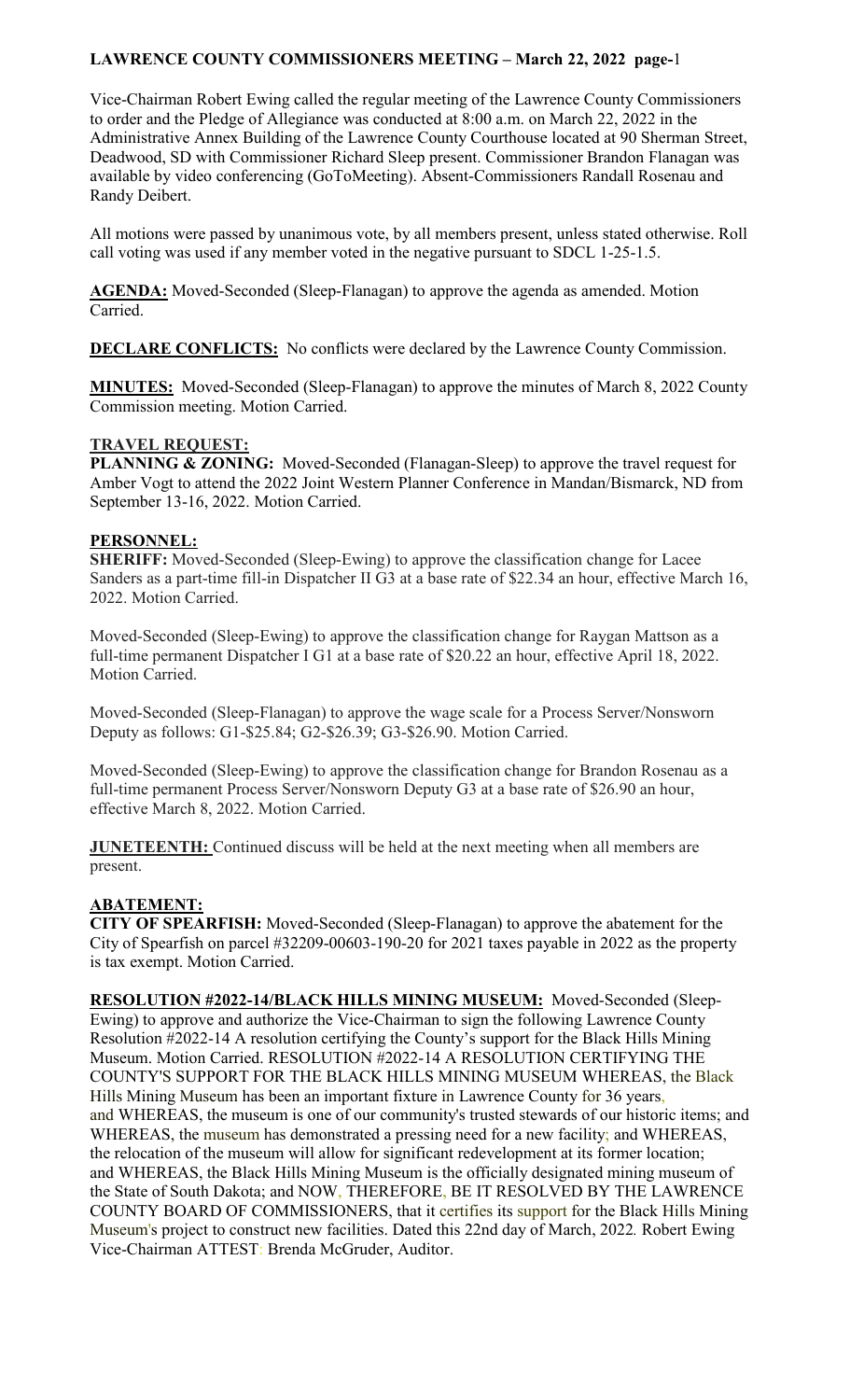**RAFFLE REQUEST/SPEARFISH VETERANS MONUMENT COMMITTEE:** Moved-Seconded (Sleep-Ewing) to not object to the request to conduct a raffle for the Spearfish Veterans' Monument Committee, with the drawing taking place June 14, 2022. Motion Carried.

**USFS / WEED SPRAYING AGREEMENT:** Moved-Seconded (Sleep-Flanagan) to approve and authorize the Vice-Chairman to sign the Participating Agreement #22-PA-11020308-019 between Lawrence, County of and the USDA, Forest Service Region 2, Black Hills National Forest Service Northern Hills Ranger District for weed spraying. Motion Carried.

**STATE/COUNTY JOINT POWERS AGREEMENT/WEED SPRAYING:** Moved-Seconded (Sleep-Ewing) to approve and authorize the Vice-Chairman to sign the joint powers agreement for weed spraying services between the State of South Dakota acting by and through its Department of Transportation and Lawrence County. Motion Carried.

#### **SHERIFF:**

#### **PUBLIC SAFETY & SERVICES CENTER BID OPENING/FURNITURE &**

**ACCESSORIES**: Bruce Outka, Deputy State's Attorney, stated that the bid opening for the construction cost of the Public Safety and Services Center is scheduled for May 4, 2022 and the bid opening for the Public Safety and Services Center furniture/fixtures/accessories is set for April 21, 2022. Outka added that the Finance Committee is also exploring the option of purchasing soft cost items from State bid. Outka recommended that the bid opening set for April 21, 2022 be left in place, if needed, for certain items not obtainable from the state bid.

Moved-Seconded (Flanagan-Ewing) to allow staff to purchase items from State bid, and if items are not available by State bid, to continue with the bidding process as set or alternatively use a Request for Proposal.

**SUPPLEMENTAL BUDGET:** A Public Hearing was held on Resolution #2022-12 for a Supplemental Budget: Emergency Management Fund Emergency Management-Search & Rescue - \$500.00. Paul Thomson, Emergency Management Director, introduced Mike Stahl, Terry Frederick and Joe Lillo as members of Search & Rescue involved in the rescue. No other public input was voiced and the hearing was closed. Moved-Seconded (Sleep-Ewing) to approve and adopt the following Resolution #2022-12 for a Supplemental Budget. Motion Carried. RESOLUTION #2022-12 TO ADOPT A SUPPLEMENTAL BUDGET WHEREAS, the County Budget for Lawrence County, South Dakota, for the fiscal year 2022, failed to provide sufficient revenue to enable the County to conduct the indispensable functions of Government, and WHEREAS, the Board of County Commissioners of said County deems it necessary to make a Supplementary Budget, providing for appropriation in the amounts set out below. NOW, THEREFORE, BE IT RESOLVED THAT SAID BOARD, make, approve and adopt a Supplemental Budget for Lawrence County, South Dakota, for the year 2022, and that in said budget there will be and is hereby appropriated the following sum of money, to-wit: EMERGENCY MANAGEMENT FUND EMERGENCY MANAGEMENT-SEARCH & RESCUE -\$500.00 The funds for the above amounts are to be provided from unappropriated cash balances and estimated revenue in the designated fund. Be it further RESOLVED that a hearing was held on the 22nd day of March, 2022 at the hour of 8:25 a.m. in the Commissioners' Room in the Administrative Office Building at 90 Sherman Street, Deadwood, Lawrence County, South Dakota, and that said Notice of Hearing was posted according to law, SDCL 7-21-22. IN WITNESS WHEREOF, we have hereunto set our hands and official seal of Lawrence County, this 22nd day of March, 2022. FOR THE BOARD OF COUNTY COMMISSIONERS Robert Ewing, Vice-Chairman ATTEST: Brenda McGruder Lawrence County Auditor.

## **HIGHWAY:**

**BID OPENING/2022 LAWRENCE COUNTY CHIP SEAL PROJECT:** The following bids were received for the 2022 Lawrence County chip seal project on Center Street, St. Onge /.66 miles, Acorn Road/3.62 miles and N. Rochford Road/4.10 miles: Simon Contractors of SD, Inc.- \$384,665.10; Bituminous Paving, Inc.-\$537,563.00.

Moved-Seconded (Flanagan-Sleep) to follow the recommendation of the Highway Superintendent and accept the lowest responsible bid from Simon Contractors of SD, Inc.-\$384,665.10, to waive any irregularities, and to approve and authorize the Vice-Chairman to sign the construction agreement and Notice to Proceed. Motion Carried.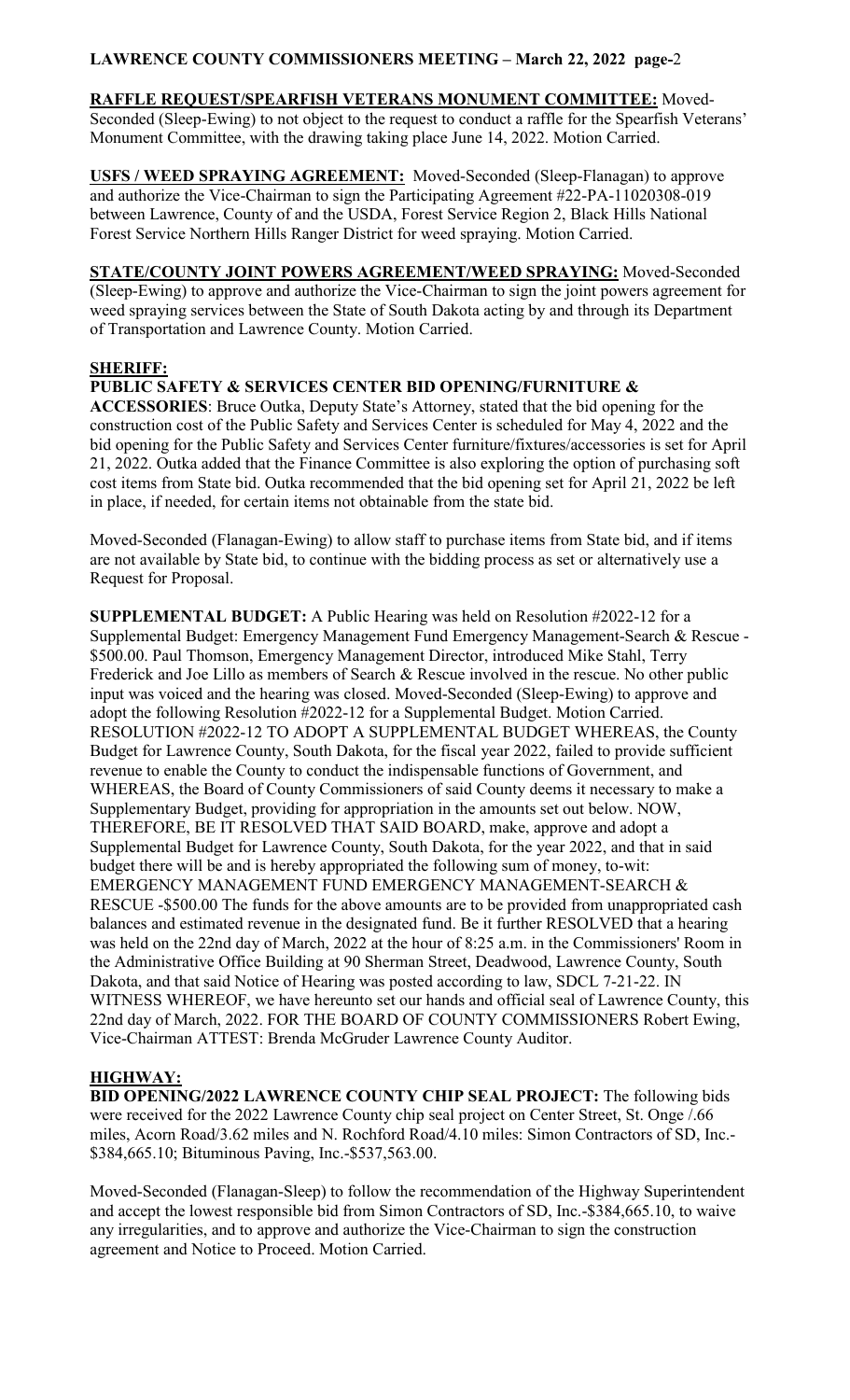#### **HIGHWAY SUPPLIES BIDS:**

**MAGNESIUM CHLORIDE:** The following bid was received from Dustbusters Enterprises, Inc. at \$196.10 per ton, \$1.06 per gallon, \$18.50 per ton application, and \$7,500 for rental of a spray truck for 45 days.

Moved-Seconded (Sleep-Flanagan) to accept the only bid from Dustbusters Enterprises, Inc. at \$196.10 per ton, \$1.06 per gallon, \$18.50 per ton application, and \$7,500 for rental of a spray truck for 45 days, to waive any irregularities, and allow the Vice-Chairman to sign the Contract with Dustbusters Enterprises, Inc. Motion Carried.

**ASPHALT HOT MIX:** The following bids were received for Asphalt Hot Mix F.O.B.: Sacrison Paving- E-1 \$70.00 per ton & E-2 \$70.00 per ton, location of plant-2460 Westview Road, Spearfish SD; Simon Contractors of South Dakota, Inc.-E-1 \$67.00 per ton & E-2 \$69.00 per ton, location of plant-3720 Sturgis Road, Rapid City SD.

Moved-Seconded (Sleep-Flanagan) to accept all bids received for Asphalt Hot Mix F.O.B.: Sacrison Paving- E-1 \$70.00 per ton & E-2 \$70.00 per ton, location of plant-2460 Westview Road, Spearfish SD; Simon Contractors of South Dakota, Inc.-E-1 \$67.00 per ton & E-2 \$69.00 per ton, location of plant-3720 Sturgis Road, Rapid City SD., thereby allowing the Highway Superintendent to use the most advantageous price and desired location, and to waive any irregularities. Motion Carried.

**ASPHALT COLD MIX:** The following bid was received for Asphalt Cold Mix F.O.B.: Simon Contractors of South Dakota, Inc. - \$115.00 per ton.

Moved-Seconded (Sleep-Flanagan) to accept the only bid for Asphalt Cold Mix from Simon Contractors of South Dakota, Inc. - \$115.00 per ton and to waive any irregularities. Motion Carried.

**GRAVEL AGGREGATE:** The following bids were received for Gravel Aggregate: Simon Contractors of South Dakota, Inc.: 3/4" Gravel Surfacing- Hansen Pit-\$7.75 per ton. 1" Gravel Base- Kost Pit-\$9.75 per ton. Centennial Quarry-\$10.75 per ton. 1/2" Clean Rock-Centennial Quarry-\$15.50 per ton. 3/4" Clean Rock-Centennial Quarry-\$15.50 per ton. 1" Clean Rock-Centennial Quarry-\$15.50 per ton. Kost Pit-\$12.50 per ton. 3/8" Chips-Centennial Quarry- \$16.50 per ton. Johner Gravel, Inc.: 1" Gravel Base-Hurm Pit-\$9.75 per ton with \$.25 loading fee. Evans Pit-\$9.75 with \$.25 loading fee. Canyon Creek Pit-\$9.80 per ton with \$.25 loading fee. Eaton Pit-\$9.75 per ton with \$.25 loading fee. 1" Clean Rock-Canyon Creek Pit-\$14.95 per ton with \$.25 loading fee. Fisher Sand & Gravel Company: 1" Gravel Base-Stateline Quarry-\$7.50 per ton. ½" Clean Rock-Stateline Quarry-\$12.00 per ton. ¾" Clean Rock-Stateline Quarry-\$11.50 per ton. 1" Clean Rock-Stateline Quarry-\$11.25 per ton. 3/8" Chips-Stateline Quarry-\$16.75 per ton. Pete Lien & Sons, Inc.: 1" Gravel Base-Nemo Quarry, 2.5 Miles SE of Nemo-\$18.00 per ton. Rapid City Quarry, Universal Drive-\$11.00 per ton. 3/4" Clean Rock- Rapid City Quarry, Universal Drive -\$14.00 per ton. 1" Clean Rock- Rapid City Quarry, Universal Drive-\$14.00 per ton. 3/8" Chips- Rapid City Quarry, Universal Drive-\$17.50 per ton.

Moved-Seconded (Flanagan-Sleep) to accept all bids for Gravel Aggregate: Simon Contractors of South Dakota, Inc.: 3/4" Gravel Surfacing- Hansen Pit-\$7.75 per ton. 1" Gravel Base- Kost Pit- \$9.75 per ton. Centennial Quarry-\$10.75 per ton. 1/2" Clean Rock-Centennial Quarry-\$15.50 per ton. 3/4" Clean Rock-Centennial Quarry-\$15.50 per ton. 1" Clean Rock-Centennial Quarry-\$15.50 per ton. Kost Pit-\$12.50 per ton. 3/8" Chips-Centennial Quarry-\$16.50 per ton. Johner Gravel, Inc.: 1" Gravel Base-Hurm Pit-\$9.75 per ton with \$.25 loading fee. Evans Pit-\$9.75 with \$.25 loading fee. Canyon Creek Pit-\$9.80 per ton with \$.25 loading fee. Eaton Pit-\$9.75 per ton with \$.25 loading fee. 1" Clean Rock-Canyon Creek Pit-\$14.95 per ton with \$.25 loading fee. Fisher Sand & Gravel Company: 1" Gravel Base-Stateline Quarry-\$7.50 per ton. ½" Clean Rock-Stateline Quarry-\$12.00 per ton. ¾" Clean Rock-Stateline Quarry-\$11.50 per ton. 1" Clean Rock-Stateline Quarry-\$11.25 per ton. 3/8" Chips-Stateline Quarry-\$16.75 per ton. Pete Lien & Sons, Inc.: 1" Gravel Base-Nemo Quarry, 2.5 Miles SE of Nemo-\$18.00 per ton. Rapid City Quarry, Universal Drive-\$11.00 per ton. 3/4" Clean Rock- Rapid City Quarry, Universal Drive -\$14.00 per ton. 1" Clean Rock- Rapid City Quarry, Universal Drive-\$14.00 per ton. 3/8" Chips- Rapid City Quarry, Universal Drive-\$17.50 per ton. thereby allowing the Highway Superintendent to use the most advantageous price and desired location, and to waive any irregularities. Motion Carried.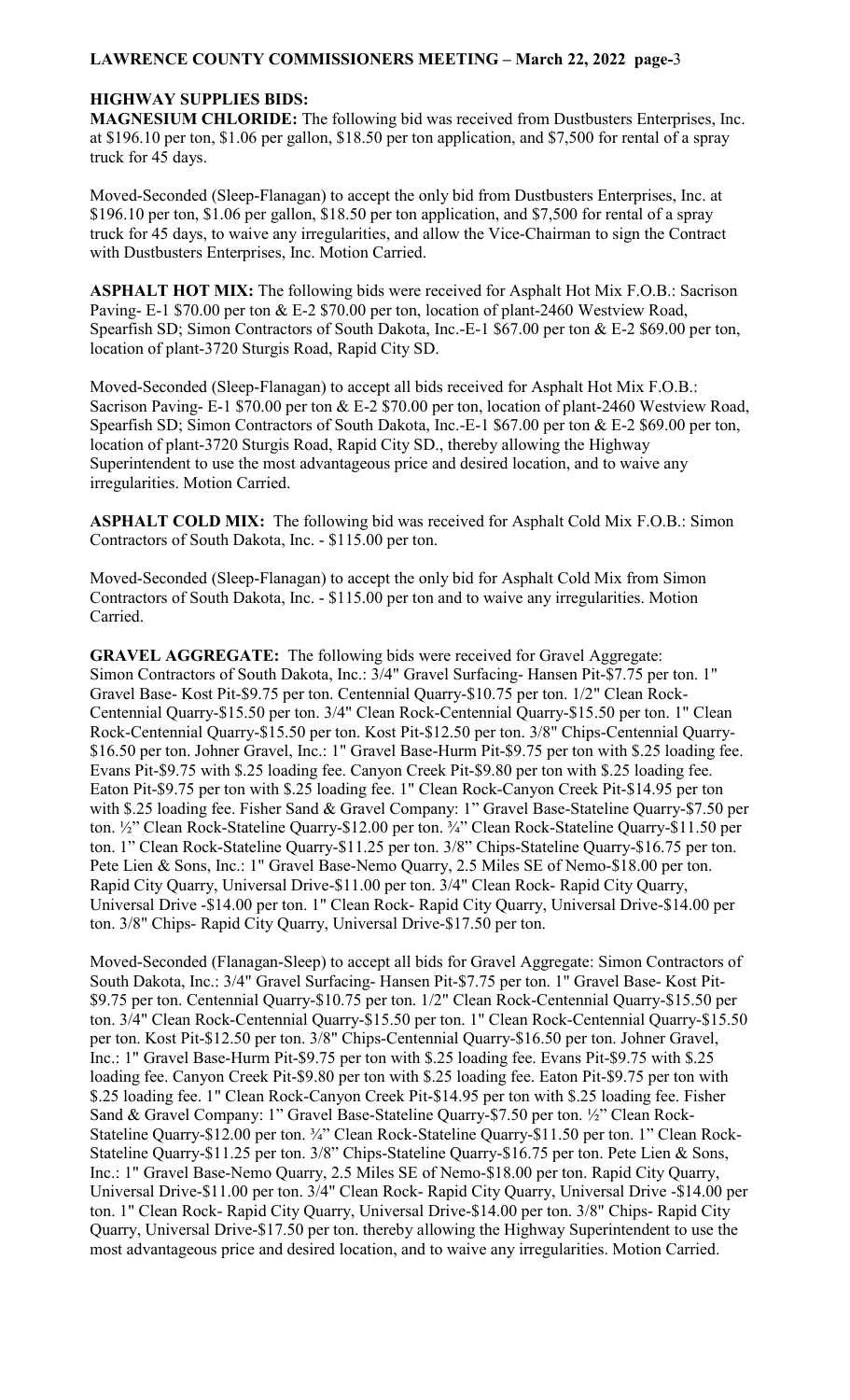**DE-ICING SAND:** The following bid was received for 5,000 ton of De-Icing Sand: Simon Contractors of South Dakota, Inc.: Centennial Quarry-\$16.75 per ton (Total Bid Price-\$83,750.00) 11 miles to Lawrence County yard in Spearfish.

Moved-Seconded (Sleep-Flanagan) to accept the lowest responsible bid from Simon Contractors of South Dakota, Inc.: Centennial Quarry-\$16.75 per ton (Total Bid Price-\$83,750.00) 11 miles to Lawrence County yard in Spearfish and to waive any irregularities. Motion Carried.

**IN-PLACE HOT MIX ASPHALT PAVER PATCHING:** The following bid was received for In-Place Hot Mix Asphalt Paver Patching: Sacrison Paving, Inc.: Type 1-\$150.00 per ton & Type 2-\$150.00 per ton.

Moved-Seconded (-) to accept the lowest responsible bid from Sacrison Paving, Inc.: Type 1- \$150.00 per ton & Type 2-\$150.00 per ton. Motion Carried.

**PRECAST CONCRETE CULVERTS/BOX CULVERTS/BRIDGE BEAMS/DECK UNITS:**  The following bid was received from Forterra Concrete Products for Precast Concrete Culverts, Box Culverts, Bridge Beams, Deck Units, as on file in the Lawrence County Auditor's Office.

Moved-Seconded (Sleep-Flanagan) to accept the sole bid from Forterra Concrete Products for Precast Concrete Culverts, Box Culverts, Bridge Beams, Deck Units, as on file in the Lawrence County Auditor's Office, to waive any irregularities, allow the Vice-Chairman to sign the contracts and allow for the option to buy off state bid. Motion Carried.

**BRIDGE IMPROVEMENT GRANT AGREEMENT FOR PRESERVATION:** Moved-Seconded (Flanagan-Sleep) to approve and authorize the Vice-Chairman to sign the State of South Dakota Department of Transportation Bridge Improvement Grant agreement for Preservation for structure number 41-238-262 between the State of South Dakota and Lawrence County. Motion Carried.

**DONATED PARCEL FROM HOMESTAKE MINING CO.:** Moved-Seconded (Flanagan-Sleep) to approve and authorize the Vice-Chairman to sign the Deed from Homestake Mining Co. parcel number 26460-01171-000-15 legally described as M.S. 1171 portion Kirk Road 04-004-03. Motion Carried.

9:08 a.m. Commissioner Deibert arrived at the meeting.

## **PLANNING & ZONING:**

**POWDER HOUSE PASS LETTER OF CREDIT REVIEW & UPDATE:** Amber Vogt, Planning & Zoning Administrator, read an email from Joel Dykstra with the first quarter 2022 update on activity of Black Hills Development in Powder House Pass Community Development Improvement District.

Vogt stated that the irrevocable standby letter of credit will need to be renewed in May. Vogt presented infrastructure development projects for May 2022 – May 2023 to include remaining Phase 2, Phase 3 utilities and paving and Phase 6A utilities and paving. The Board noted that the same supporting documents and process as used in the past applies and the items presented appear to conform with the requirements. Vogt stated that she will present the irrevocable standby letter of credit at an upcoming meeting for approval.

**MEDICAL MARIJUANA/GROWING FACILITIES:** Amber Vogt, Planning & Zoning Administrator advised there have been few inquiries regarding medical marijuana but that her office has been questioned whether the County will allow growing facilities in the future. Vogt noted that she is waiting to see what happens at the State level before proceeding.

Commissioner Sleep stated we should leave it as is for now.

Commissioner Deibert recommend that further evaluation be made after the legislative session concludes.

Liz Tiger, 919 S 32<sup>nd</sup> Street, Spearfish gave an update on surrounding area ordinances.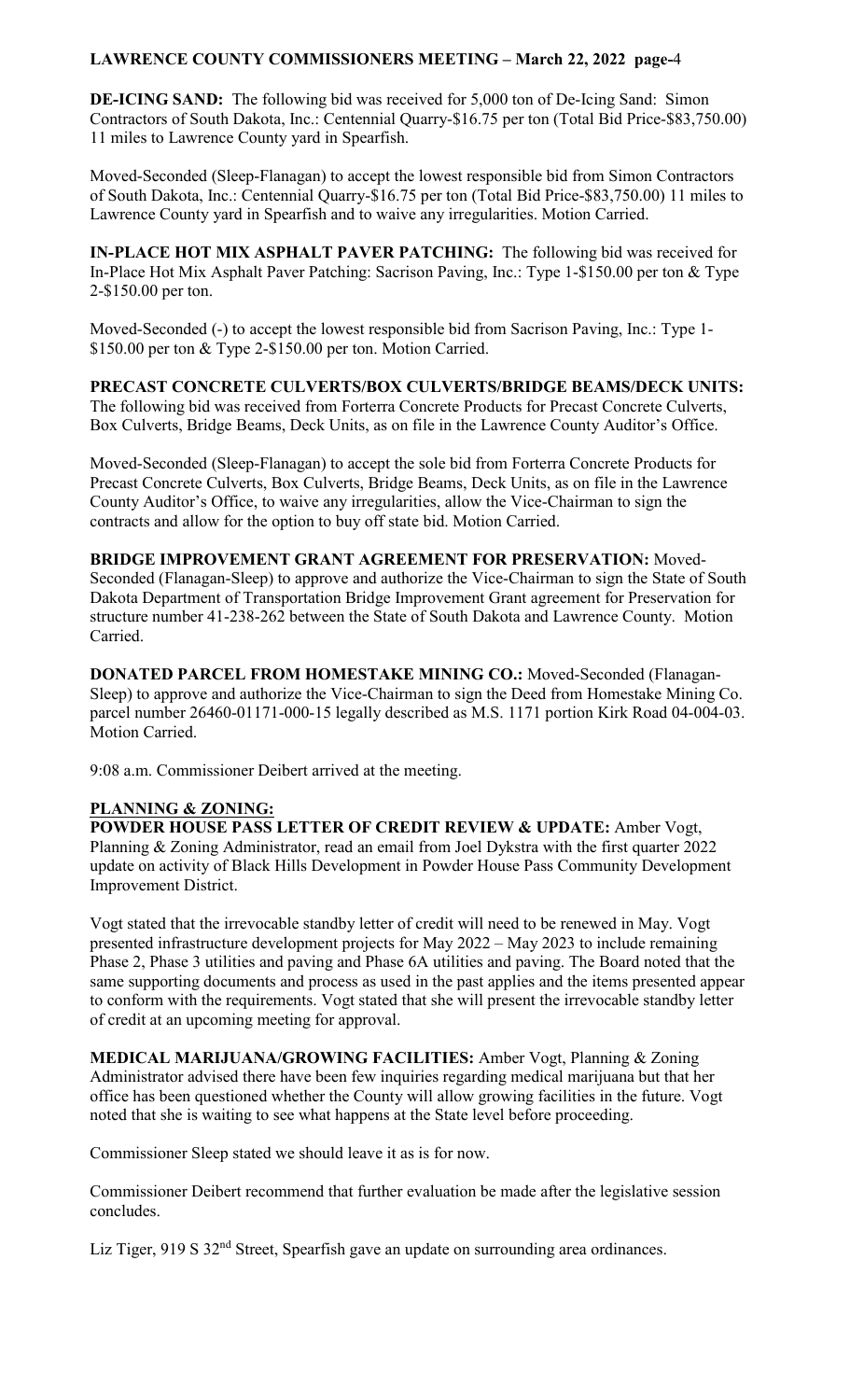Jim Gwynn, 21079 Two Bit Road, Sturgis stated he is involved in the dispensary in Lead and Deadwood and also cultivation in Lead. Gwynn wanted to offer assistance when making these kind of decisions.

**PUBLIC MEETING/SIGNING PROJECT:** A public meeting was held on March 22, 2022 at 9:15 a.m. to review the Lawrence County Highway Department signing project No. PH 8041 (19) PCN 04L7 on various Lawrence County gravel roads.

Tom Wilsey, Brosz Engineering, gave a power point presentation to include: Key Project Partners, Project Design Standards and Standard Sign Locations. Wiley stated that this project is 100% Federally funded.

#### **NATURAL RESOURCES COMMITTEE: AGREEMENT FOR PROFESSIONAL SERVICES TO PROVIDE FOREST MANAGEMENT DATA (GEO-SPATIAL AND LIDAR DATA):**

Commissioner Deibert gave an update on the agreement for professional services to provide forest management data. Deibert added that currently the Committee is waiting for the State Forester to update the work plan (Scope). Deibert stated there are four firms who are qualified to do the work.

**PUBLIC SAFETY AND SERVICES CENTER UPDATES:** Tony Vie, Elevatus Architecture, stated he is nearing completion of the construction documents. Vie presented the construction document floor plans, design phase comparison, project scope alternates and schedule. Vie stated that the projected total project cost estimates with alternates is \$44,978,528.00. Vie stated that he is in the process of getting a second cost estimate from an outside vendor and should have that by next week.

Vie stated a determination must be made soon regarding the project completion date and what, if any, liquidated damage provisions will be included in contract documents.

Moved-Seconded (Deibert-Sleep) to allow the Finance Committee to further consider and make a recommendation regarding the project completion date and liquidated damages requirements for Board ratification. Motion Carried.

Moved-Seconded (Deibert-Sleep) to adjust the time set for the construction bid opening on May 4, 2022 to 1:00 p.m. (previously 9:00 a.m.). Motion Carried.

## **INFORMATION SYSTEMS & TECHNOLOGY/CYBER SECURITY UPDATES:** Greg

Dias, Information Systems & Technology Director, continued discussion on the proposed IT security program. Dias stated that the quote for the 3-year commitment will be good for 60 days. Members were inclined to support the security program, but with the uncertainty of the Public Safety and Services Center costs, deferred to the next meeting.

**EXECUTIVE SESSION PERSONNEL:** 10:54 a.m. Moved-Seconded (Deibert-Sleep) to go into executive session pursuant to SDCL 1-25-2(3) consulting with legal counsel or reviewing communications from legal counsel about proposed or pending litigation or contractual matters. Motion Carried. 11:23 a.m. The Board opened for regular business with no action taken.

Moved-Seconded (Deibert-Sleep) to authorize Bruce Outka, Deputy State's Attorney, to respond to the summons issued to Lawrence County. Motion Carried.

**ITEMS FROM THE PUBLIC:** Jim and Marci Gwynn, 21079 Two Bit Road, Sturgis, voiced their concern about the fire exits on the south side of Two Bit Road. Gwynn added that two new landowners have moved in and have gated the exit. Commissioner Deibert recommended they look at the plat and see if there is a platted emergency exit approved during the platting process.

Ron Moller, 11221 Sheeptail Gulch Road, Lead spoke in favor of the proposed IT security program.

Delia Prezkuta, 1918 Absaroka Street, Spearfish, stated that technology is ever changing.

Prezkuta questioned the strings attached to using the ARPA Recovery Funds. Brenda McGruder, Auditor, stated that the County elected to use U.S. Treasury final rule allowing the use of up to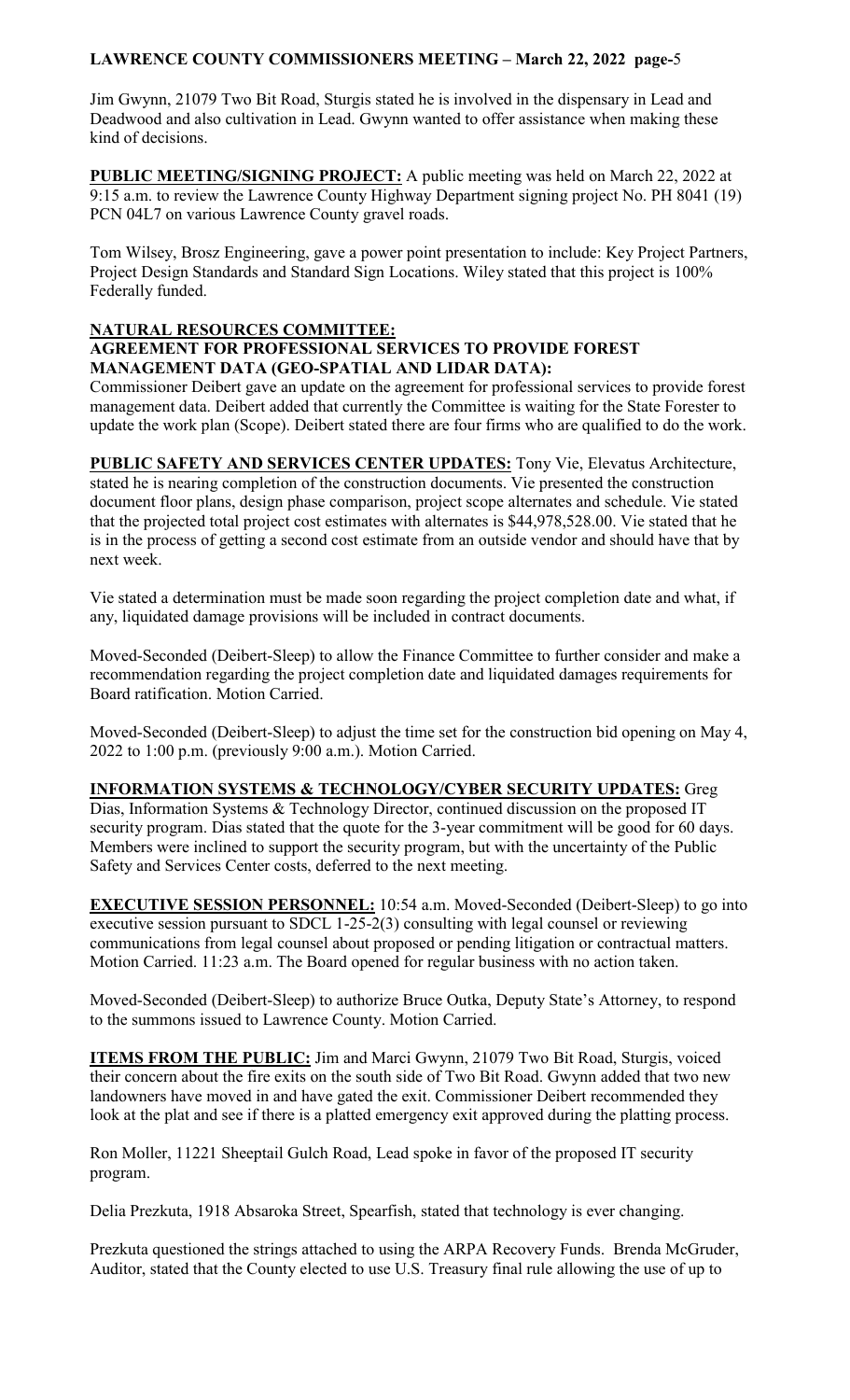\$10 million of the ARPA Recovery Funds as "loss revenue" for the provision of general government services

**ITEMS FROM THE COMMISSIONERS:** Commissioner Ewing gave an update on the Invasive Species Board meeting held on March 21, 2022. Ewing stated that the board made a motion to recommend to the Commission that Invasive Species Management department handle the E-911 signing project.

Commissioner Sleep reported that the Forest Service is addressing Bear Ridge Road issue.

Commissioner Deibert gave an update on the Black Hills Association of County Commissioner/Official meeting held in Bison SD on March 11, 2022.

**BILLS:** Moved-Seconded (Sleep-Flanagan) to approve payment of the following payroll and vouchers listed below for expenditures for insurance, professional services, publications, rentals, supplies, repairs, maintenance, travel, conference fees, utilities, furniture and equipment drawn on the proper funds and various departments. Motion Carried. **Payroll:** Comm-\$7,470.00; Aud-\$12,113.87; Treas-\$15,313.47; States Atty-\$18,991.98; Pub Def- \$11,000.38; Gen Govt Bldg-\$10,957.26; Equal-\$15,913.19; Rod-\$9,609.62; Vso-\$1,906.60; Ist- \$10,590.78; Sher-\$53,075.00; Jail-\$30,476.20; Coroner-\$516.26; 24/7-\$539.39; Emerg Mgnt- \$4,952.54; E911-\$18,865.62; Highway-\$50,285.84; Weed-\$4,415.89; P&Z-\$8,125.45; **Bills:**  Brennan, Seth-\$108.00; Hamann, Alex-\$108.00; Stevens, Mary-\$8.97; Frey, Laura-\$149.65; A To Z Shredding-\$12.12; A&B Business,Inc Solutions-\$252.26; A&B Welding Supply-\$50.00; Ace Hardware Of Lead-\$45.34; Applied Concepts-\$3,160.00; BH Land Analysis-\$780.00; Barnaud Law Firm-\$3,385.99; Bi Geo Group-\$124.20; Black Hills Chemical-\$207.14; Black Hills Energy- \$11,394.22; Black Hills Pure-\$37.50; Bomgaars Supply-\$613.97; Bruemmer, Lynnel-\$19.60; Butler Machinery Co-\$114.12; Carquest Of Spearfish-\$5.88; Cbh Cooperative-\$2,413.60; Century Business Products-\$302.07; Centurylink-\$337.67; Chadams-\$986.75; Child Support Services- \$352.62; Childrens Home Society-\$66.20; City Of Rapid City-\$880.00; Clinical Lab Of BH- \$1,642.00; Convergint Technologies-\$367.26; Cornelius, Kaylee-\$60.00; Dakota Equipment Rental-\$108.03; Dale's Tire & Retread-\$440.80; Dept Of Hlth Lab Services-\$1,050.00; Dept Of The Treasury-\$65,753.92; Elevatus Architecture-\$368,250.00; Et Sports-\$33.48; Fidler-Isburg Funeral Chapel-\$150.00; Galls-\$342.95; Godfrey's Brake Serv-\$52.99; Grey & Eisenbraun, Prof- \$367.50; Interstate Engineering-\$4,043.00; Janke, Wendy-\$300.00; Katie Bradford, Csr-\$206.00; Kinney Law-\$3,247.08; Knecht Home Center-\$436.87; LC Assessor-\$30.36; LC Conservation Dist-\$5,000.00; Lakota Contracting-\$68.95; Lewis & Clark Bhs-\$184.00; Lexisnexis Risk Data Mgnt-\$75.00; Mabey, Brooke-\$60.00; Macqueen Emergency-\$1,395.84; Mcleod's Office Supply- \$115.00; Mid-Continent Testing-\$88.00; Midcontinent Communications-\$153.72; Montana Dakota Utilities-\$1,076.85; Monument Health Network-\$2,806.29; Ms Mail-\$1,325.00; Murphy Law Office-\$1,721.16; Nalco Company-\$297.70; National Sheriff's Assoc-\$135.00; Nelson, Christy-\$180.00; Northern Truck Equip Corp-\$115.63; Office Of Child Support-\$234.00; Pcso Addiction Treatment Serv-\$226.00; Pennington Co Jail-\$953.89; Pennington County Sts Attny- \$215.00; Pharmchem-\$471.75; Pheasantland Industries-\$59.94; Precision Kiosk Technologies- \$1,350.00; Priority Dispatch-\$365.00; Queen City Rocket Lube-\$48.99; Quill-\$111.45; Rabe

Elevator-\$1,433.22; Redwood Toxicology Lab-\$375.00; Safe Life Defense-\$857.70; Sanford Health Occupational-\$140.00; Schlimgen Law Firm-\$4,697.10; Sd Aao-\$450.00; Sd Law Review- \$35.00; Sd Public Assur Alliance-\$170,059.86; Sdaco-\$925.00; Sdrs Supplemental Retirement- \$3,357.50; Semerad, Sandra-\$13.60; Spearfish Auto Supply-\$72.81; Spearfish Police Dept-

\$10,584.27; Staples-\$167.08; Sterna, Laura-\$180.00; Streicher's-\$660.79; Sturdevant's Auto Parts- \$206.09; Superior Printing-\$224.84; Sysco Montana-\$2,759.67; Teen Court-\$15,000.00; Tillisch, Leslie-\$10.20; Truenorth Steel-\$92,270.33; Twin City Hardware & Lumber-\$549.29; Union

County Sheriff Office-\$65.00; Vast Broadband-\$1,836.79; Verizon Wireless-\$106.69; Victims Of Violence-\$435.00; Wells Fargo Business Card-\$8,510.62; Western Communication-\$576.15;

White Drug-\$4.94; White's Canyon Motors-\$1,009.70; **Witness & Jurors:** \$3,559.88.